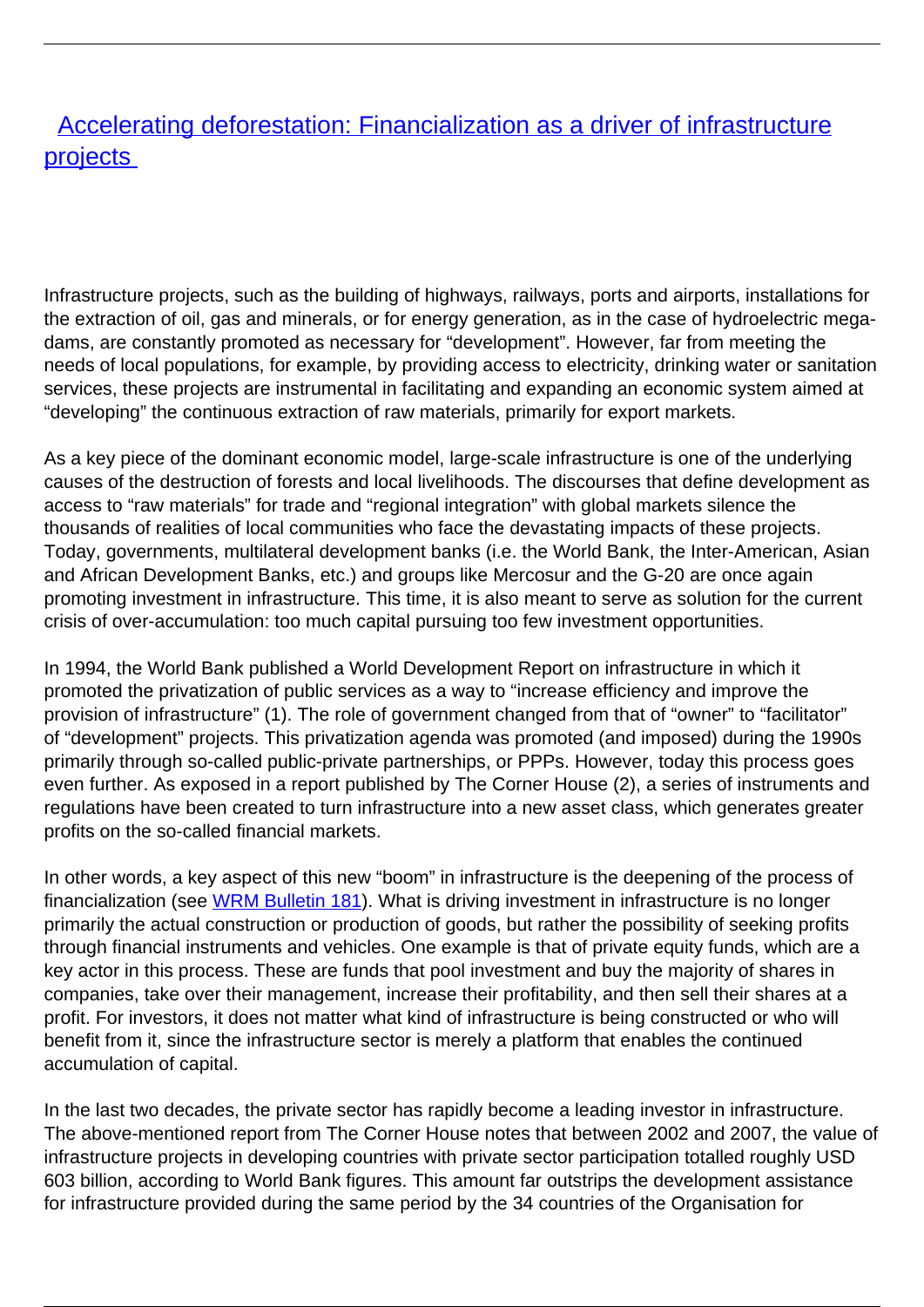Economic Cooperation and Development (OECD). In 2012, the World Bank reported that private sector participation in infrastructure investment reached an all-time high of USD 160 billion in 2010. India, for example, hopes to raise 40% of its USD 200 million annual expenditure on infrastructure between 2013 and 2017 from the private sector.

In South America, the Initiative for the Integration of Regional Infrastructure in South America (IIRSA) is planning more than 500 construction projects, many of which are already destroying local economies and territories (see [WRM Bulletin 161](http://wrm.org.uy/articles-from-the-wrm-bulletin/section2/amazon-basin-iirsa-opens-the-way-for-rainforest-invasion/)). Road building and river transportation projects are aimed at access to the region's "natural resources" to facilitate their extraction and transportation. In addition to public investment financing, mainly from Brazil, 37% of IIRSA's costs are covered by PPPs and 17% by the private sector. One example is the case of Brookfield Asset Management. The Canadian investment firm, in partnership with the Spanish group Abertis, took over control of 3,200 kilometres of highways in Brazil from the Spanish construction firm OHL (3). Brookfield manages four private equity funds in the transportation and energy sectors in Latin America. Many of the highways pass through national parks and indigenous territories, opening the way for the expansion of agribusiness, logging, mining, and oil and gas operations. Local communities are fiercely resisting these projects throughout the region (4).

Each new transaction generates profits for intermediaries, which are on the lookout for high returns. In addition to private equity funds, "infrastructure funds" are another important source of finance. These funds invest in companies, not projects, which means they enable large-scale infrastructure construction without the risks often associated with directly financing it (5). Infrastructure funds receive investments from institutional actors such as pension funds, which are now managed as if they were private sector funds. This further blurs the dividing line between public and private. In Africa, for example, countries like Namibia, Kenya, Nigeria, Botswana and Tanzania are looking at amending their legislation to allow national pension funds to invest in infrastructure projects, while South Africa and Nigeria have already done so.

In Peru, the Camisea gas project is currently the country's biggest and most controversial energy project. One of its pipelines, stretching 1,085 kilometres and operated by Kuntur Transportadora de Gas, received financing from the private equity investment firm Conduit Capital Partners, LLC (6). Beyond the vast deforestation caused by gas extraction in the middle of the Amazon, thousands more hectares of rainforest have been cleared for the installation of pipelines, fractionation plants, ports, roads and electrical power lines. These pass through communal reserves, indigenous territories and national parks (7). Ironically, most of the gas is consumed by mining projects in the Peruvian Andes region, which in turn overlap with almost half of the region's peasant farmer community territories (8). The mines, for their part, also require the construction of roads, camps, and so on.

In some countries of the global South, private investment in infrastructure now exceeds even the investments financed by multilateral development banks. In India, for example, while the World Bank provided USD 3 billion to the infrastructure sector in 2009-2010, private equity investment in infrastructure grew from USD 1 billion in 2006 to USD 4 billion in 2010 (9). An executive from KMC Constructions, contracted to build more than 4,000 kilometres of roads across India, commented in 2011, "You must go for private equity to capture more and more and stretch your capacity" (10).

However, multilateral "development" banks also use financial intermediaries, such as private equity funds, to reduce risks for the infrastructure investors. They also create the conditions to attract more financial capital. In Angola, for example, the World Bank has offered USD 1 billion to finance infrastructure and agriculture, hoping to also attract more financing from the private sector, including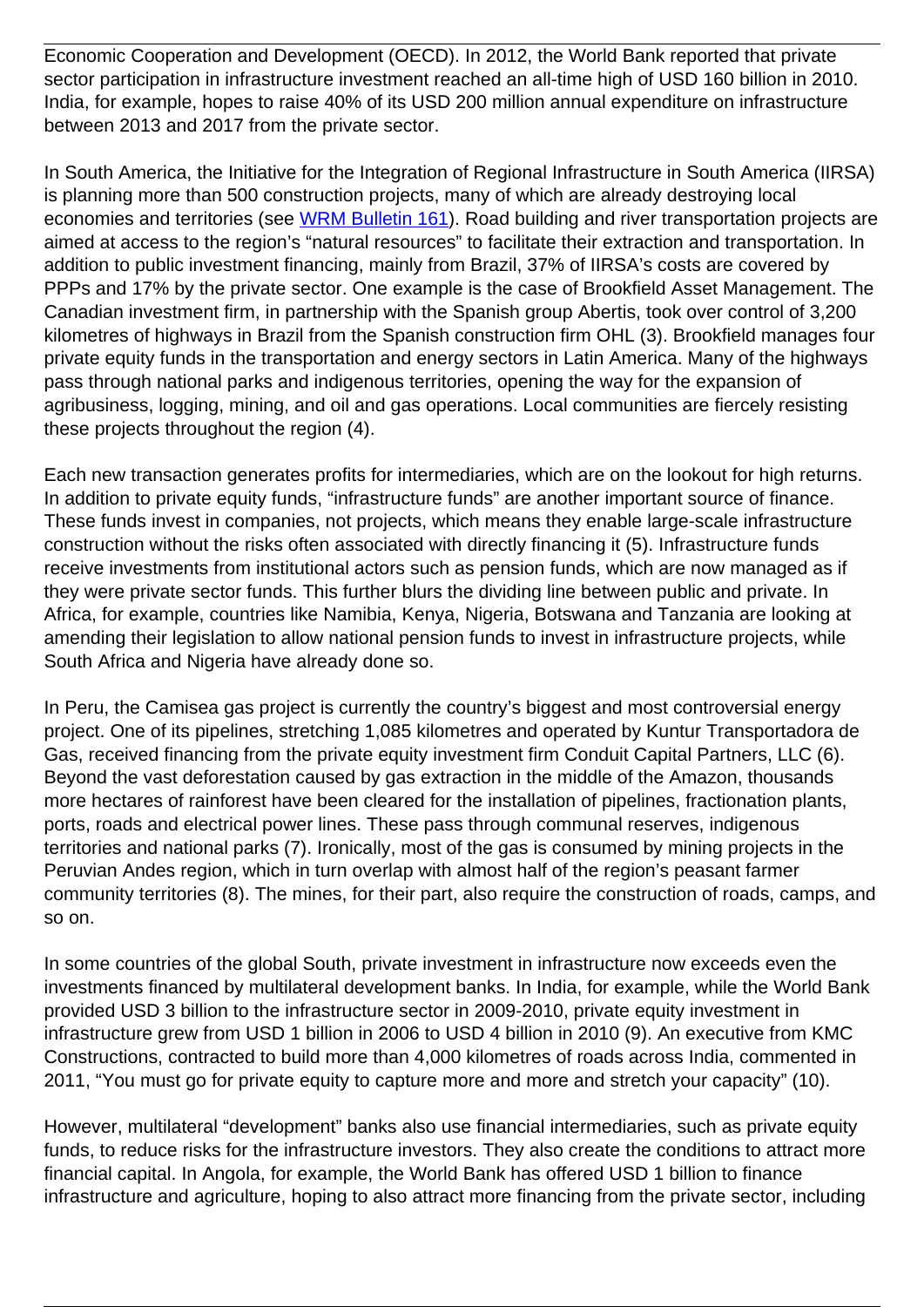pension funds (11). Moreover, by using financial intermediaries, the multilateral banks could also free themselves from any social or environmental safeguards they have committed to.

Infrastructure mega-projects continue to impose territorial re-organization, now dictated by financial capital, for the creation of "trade corridors". These corridors are essential for the dominant economic model, as they serve to make the plunder of resources easier and less costly. Millions of tons of "goods" are extracted and distributed, primarily to stimulate the unlimited consumption that already predominates in the countries of the North and is penetrating the countries of the South to an ever greater extent.

However, with increased financialization, companies enter into an endless cycle of being bought and sold by different intermediaries, such as private equity funds or infrastructure funds. The activities in themselves, for example, the extraction of minerals or trade in goods, are no longer sufficient to generate the desired levels of profits. This process has serious consequences for local economies and livelihoods, because it becomes increasingly difficult for the communities affected, and the organizations that support them, to monitor the companies that are "responsible" for the devastation.

Another profound implication of this process is the question of what infrastructure is  $-$  or is not  $$ being financed, and who will – or will not – benefit from it. Although large-scale infrastructure construction, far from being undertaken with local communities in mind, has always followed an agenda shaped by corporate interests, we now see how governments are even more interested in expanding these projects thanks to the greater profits that can be reaped from the sector. This hinders the implementation of policies that place priority on local demands for access to basic services, while exacerbating the injustice suffered by the communities who must live with these projects, as well as the destruction of their territories, primarily forests. Governments and public institutions play a key role in this process by facilitating long-term investments for financial markets.

Mega-projects almost always lead to – violent – repression of communities that resist the grabbing of large areas of land for these projects. This leads to the question, which territories are impacted by these projects? What sectors of the population suffer the consequences of a dam or a gas pipeline? The construction of unnecessary infrastructure to local communities is now being accelerated by the process of financialization, resulting in wide-scale destruction and human rights violations. In the end, the winners and losers in this infrastructure "boom" are determined by the distribution and relations of power in society.

Companies that build roads, dams and pipelines have thus become the basis for the expansion of financial markets. In the process, profits are mainly earned by investing in the companies, instead of in the infrastructure itself – a characteristic of an era in which the goal of investment is "taking" and not "making". As a result of this "boom", new financial actors, in partnership with transnational companies, multilateral banks and national governments, are intensifying a major underlying cause of deforestation: an economic model that seeks the constant accumulation of capital. As a result, hidden behind the financialization of the infrastructure sector, under the discourse of "development" and "progress", is growing inequity, destruction of forests, and social violence.

For more information, see: Nick Hildyard, More than bricks and mortar. Infrastructure-as-asset-class: Financing development or developing finance?, The Corner House, [www.thecornerhouse.org.uk/sites/thecornerhouse.org.uk/files/Bricks%20and%20Mortar.pdf](http://www.thecornerhouse.org.uk/sites/thecornerhouse.org.uk/files/Bricks%20and%20Mortar.pdf)

Notes: